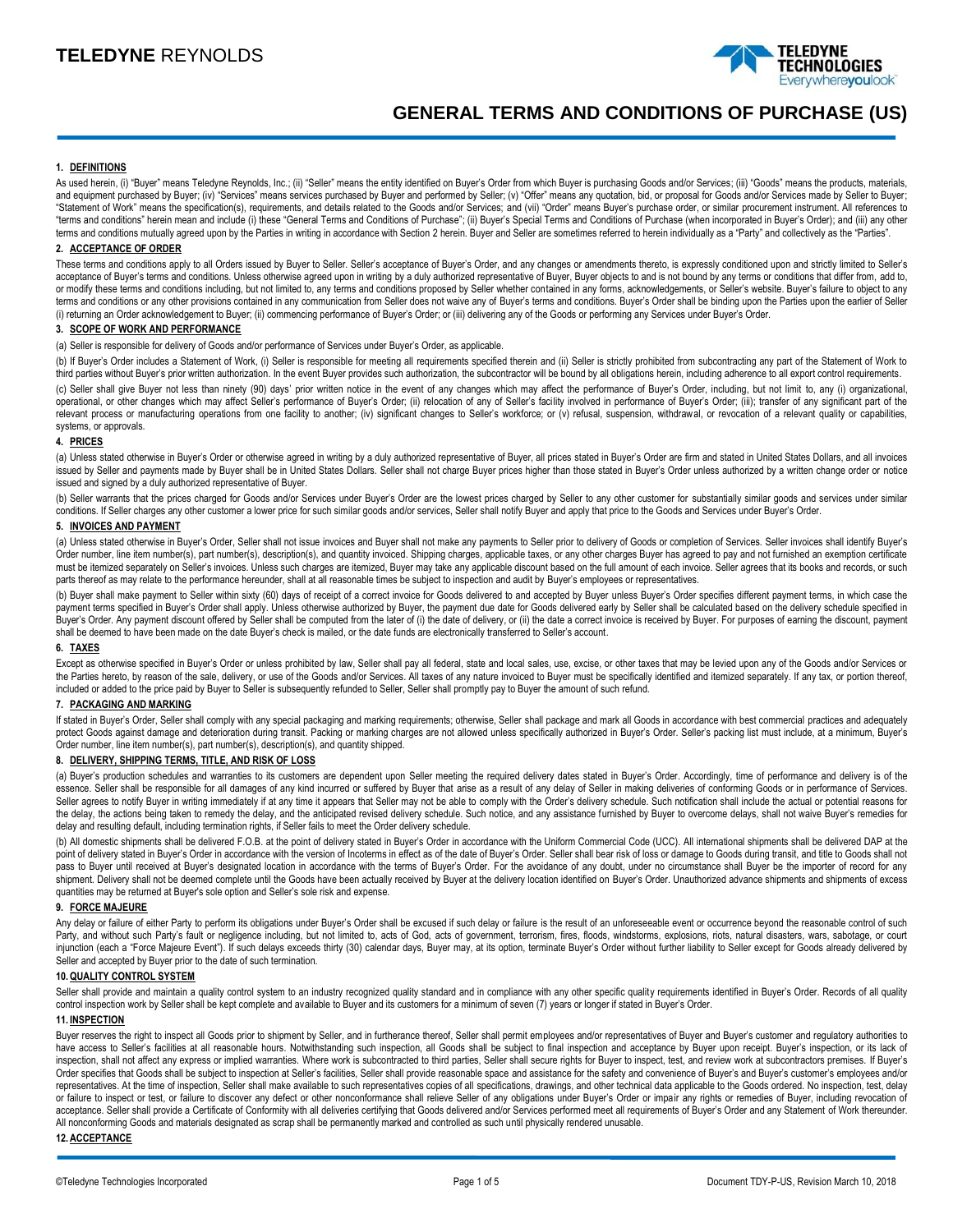Payment for any Goods and Services under Buyer's Order shall not constitute acceptance thereof. Buyer reserves the right to reject and refuse acceptance of Goods that do not conform to the requirements, instructions, specifications, drawings, data, or warranties stated or referenced in Buyer's Order. Nonconforming Goods shall be returned to Seller for full credit, repair, or replacement at Seller's sole risk and expense, including transportation charges and Buyer will suspend payment of any invoice relating such nonconforming Goods. Buyer' acceptance of Goods is not a waiver of Buyer's right to reject and/or return Goods which are subsequently found to not conform to Buyer's Order, or by reason of patent or latent defect, or other breach of warranty, or to make a claim for damages, including manufacturing costs, damage to material or articles caused by improper boxing, crating, or packing, or other damages. Such rights and remedies shall be in addition to any other remedies provided by law.

#### **13.WARRANTIES**

(a) All warranties of Seller, whether created expressly by law or in fact, are incorporated herein by reference, apply to Buyer's Order, and are supplemented by the following express warranties. For a period of twelve (12) months from Buyer's acceptance, or such other period as may be agreed by the Parties in writing or specified in Buyer's Order (the "Warranty Period"), all Goods and/or Services shall (i) conform with any and all specifications, drawings, samples, or other descriptions referenced in and/or furnished with Buyer's Order; (ii) be merchantable, of good design, material, and workmanship; (iii) be new and not contain used or reconditioned material; (iv) be free from defects; (v) be suitable for their intended purpose; (vi) not infringe upon or violate the legal or equitable rights of any third party or out of any license, franchise, patent, trademark, or other proprietary right, now or hereafter in effect; (vii) be free and clear of any security interests, liens or other encumbrances; and (viii) comply with all applicable laws and regulations.

(b) If Buyer determines there is a defect in the Goods at any time during the Warranty Period, Seller shall, at its sole expense and without delay, repair or replace the defective Goods or, at Buyer's sole option, refund to Buyer the price of the defective Goods. In the event that it is impractical to return the rejected Goods to Seller, Buyer may require Seller to carry out the necessary re-design, repair, modification or replacement as appropriate at Seller's expense where the Goods are located.

(c) Any and all repaired or replaced Goods shall be covered by this warranty for a new period equal to the original Warranty Period. All obligations of Seller hereunder shall survive acceptance of and/or payment for the Goods. Seller shall indemnify and hold Buyer harmless from and against all liability, loss, consequential and incidental damages, and expenses resulting from the breach of any warranty, or resulting from any other act or omission by Seller, its agents, or employees, while in the performance hereof.

(d) If at any time the Goods and/or Services become non-conforming for any reason, Seller must immediately notify Buyer in writing. In addition, if required by Buyer, Seller shall provide Buyer a report identifying the cause of the non-conformance and any additional Goods or Services that may be affected by the defect, and/or the repair action to be taken.

(e) The forgoing warranties, and all other warranties, express or implied, shall survive delivery, inspection, acceptance and payment and shall extend to Buyer's customers at whatever tier.

(f) The rights and remedies granted to Buyer under this Section are in addition to any other rights or remedies provided elsewhere in Buyer's Order or under law.

#### **14. COUNTERFEIT PARTS**

(a) As used herein, "Part" means any material, product, component, device, module, assembly, subassembly, or the like sold or delivered by Seller to Buyer either as Goods or as a constituent part of a Goods. "Counterfeit Part" means a Part that is (i) an unauthorized copy or substitute that has been identified, marked, and/or altered by a source other than the Part's legally authorized source and/or has been misrepresented to be an authorized item of the legally authorized source, and/or (ii) previously used parts provided or represented as "new." A Part is a "Suspect Counterfeit Part" if visual inspection, testing, or other information provides reason to believe that the Part may be a Counterfeit Part. As used herein, "authentic" means (i) genuine; (ii) from the legitimate source claimed or implied by the marking and design of the Part offered; and (iii) manufactured by, or at the behest and to the standards of, the manufacturer that has lawfully applied its name and trademark for that model/version of the Part.

(b) Seller represents and warrants that only new and authentic Parts and materials are used in Goods ordered by Buyer and that such Goods contain no Counterfeit Parts. No other Part other than a new and authentic Part shall be used unless approved in advance in writing by Buyer's duly authorized representative. To further mitigate the possibility of the inadvertent use of Counterfeit Parts, Seller shall only purchase authentic parts/components directly from original equipment manufacturers ("OEMs") and original component manufacturers ("OCMs") or through the OEM's/OCM's authorized distributors. Seller shall make available to Buyer, at Buyer's request, OEM/OCM documentation that authenticates traceability of the Parts to the applicable OEM/OCM. Purchase of Parts from independent distributors is not authorized unless first approved in writing by Buyer's duly authorized representative.

(c) Seller shall maintain a documented system (policy, procedure, or other documented approach) that provides for prior notification to Buyer and Buyer's written approval before Parts are procured from sources other than OEMs/OCMs or through the OEM's/OCM's authorized distributors. Seller shall provide copies of such documentation for its system for Buyer's inspection upon Buyer's request. Seller's system shall be consistent with applicable industry standards including, as a minimum, AS5553 for the detection and avoidance of Counterfeit Parts and Suspect Counterfeit Parts.

(d) Acceptance of Buyer's Order constitutes confirmation by Seller that it is the OEM, OCM, or a franchised or authorized distributor of the OEM/OCM for the Goods procured under Buyer's Order. Seller further warrants that OEM/OCM acquisition documentation that authenticates traceability of the Parts is available upon request. Should Seller become aware of a confirmed or suspect Counterfeit Part that, by any means, has been delivered to Buyer or acquired for Buyer's Order whether or not delivered to Buyer, Seller shall notify Buyer in writing as soon as possible but not later than five (5) days of such discovery. Seller shall verify receipt of this notification by Buyer. This requirement shall survive expiration or completion of Buyer's Order. Seller shall be liable for cost of Counterfeit Parts and Suspect Counterfeit Parts and the cost of rework or corrective action that may be required by Buyer to remedy the use or inclusion of such Parts. Seller shall quarantine remaining Suspect Counterfeit Parts and Counterfeit Parts, in inventory and make them available for investigation by appropriate government authorities.

(e) Seller shall flow the requirements of this Section to its subcontractors and suppliers at any tier for the performance of Buyer's Order.

## **15. DATA AND SOFTWARE**

(a) For data other than computer software delivered pursuant to or in connection with Buyer's Order, Seller grants to Buyer, and all others acting on its behalf, a paid-up, non-exclusive, irrevocable worldwide license, including a right to sublicense to its subcontractors, customers and their end-users, of all such data, including copyrighted data, to reproduce, prepare derivative works, distribute copies to the public, and perform publicly and display publicly, by or on behalf of Buyer for Buyer, its subcontractors', customers' or their end-users' use or performance.

(b) For computer software delivered pursuant to or in connection with Buyer's Order, Seller grants to Buyer, a paid-up, non-exclusive, irrevocable worldwide license, including a right to sublicense to its subcontractors, customers and their end-users, of all such computer software, including copyrighted or patented software, to reproduce, prepare derivative works, and perform publicly and display publicly, by or on behalf of Buyer for Buyer, its subcontractors', customers' or their end-users' own use or performance.

## **16. CHANGES**

(a) Buyer may at any time, by a written change order or similar instrument issued by a duly authorized representative of Buyer, make changes within the general scope of Buyer's Order including, but not limited to, changes to (i) specifications, drawings, designs, or description of Services; (ii) method of shipment or packaging; (iii) reasonable adjustments in quantities or delivery schedules or both; and (iv) place of delivery. Seller shall comply promptly with such direction.

(b) If Buyer's change order causes an increase or decrease in the cost of performance or in the time required for performance, an equitable adjustment may be made to the Order price and/or delivery schedule and Buyer's Order shall be modified in writing accordingly. Any claim for adjustment under this Section shall be deemed waived unless asserted in writing within twenty (20) days from the date of receipt by Seller of the change order, provided, however, that Buyer in its sole discretion may receive and act upon such claim submitted at any time prior to final payment under Buyer's Order. Any such claim must set forth the amount of any increase or decrease in the cost of performance resulting from the change in the format and detail reasonably specified by Buyer. Failure to agree upon an equitable adjustment shall not relieve Seller from proceeding without any delay in performance of Buyer's Order as changed. Where the cost of property made obsolete or excess as a result of a change order is included in Seller's claim for adjustment pursuant to this Section, Buyer shall have the right to prescribe the manner of disposition of such property.

(c) Buyer's engineering and technical personnel may from time to time render assistance, give technical advice, or exchange information with Seller's personnel in relation to Buyer's Order. Such assistance, advice,<br>and/or resulting change in Goods and/or Services or provisions of Buyer's Order be binding upon Buyer unless incorporated as a change in accordance with paragraph (a) above.

(d) Seller shall provide Buyer not less than sixty (60) days' prior written notice of any organizational, operational, or other changes that may affect Seller's performance of Buyer's Order including, but not limited to (i) the relocation of any of Seller's facilities involved in the manufacture Goods under Buyer's Order; (ii) any significant changes in Seller's processes or manufacturing operations affecting the Goods; (iii) any significant changes to Seller's workforce that impacts Buyer's Order; (iv) any changes to suppliers or subcontractors; and (v) the refusal, suspension, withdrawal, or revocation of a relevant quality or manufacturing approvals or certifications.

#### **17. PRODUCT SUPPORT OBLIGATIONS**

Seller shall maintain the ability to provide, and shall provide, product support for the Goods which shall include, without limitation; (i) assuring that subcomponents and materials are available; (ii) maintaining tooling and other production capability; and (iii) reengineering components or systems to address obsolescence for a period of not less than seven (7) years after the last delivery under Buyer's Order. If Seller discontinues the production of any Goods at any time within two (2) years after the final delivery of such Goods under Buyer's Order, Seller shall give Buyer at least one hundred and eighty (180) days' prior written notice of such discontinuance. Seller shall accept Orders from Buyer for such quantity of Goods as required by Buyer, at the prevailing quality and at no more than the prevailing price until Buyer has secured an acceptable alternative source of supply or, at Buyer's option, agree free access rights to Buyer or a third party designated by Buyer to the intellectual property in the Goods.

#### **18. STOP WORK**

Buyer may direct Seller to stop work on Buyer's Order for up to ninety (90) days in accordance with any written notice received from Buyer, or for such longer period of time as the Parties may agree. In such event, Seller shall take all reasonable steps to minimize the incurrence of costs allocable to Buyer's Order during the period of work stoppage. Within such period, Buyer shall either terminate Buyer's Order in accordance with the termination provisions herein or direct Seller to continue performance of Buyer's Order by providing written notice to Seller. In the event a stop work continues beyond the ninety (90) day period, an equitable adjustment to the price, delivery schedule, or other provision(s) to the extent impacted by the stop work shall be made in accordance with the principles of the "Changes" Section herein.

**19. CANCELLATION; TERMINATION FOR CONVENIENCE**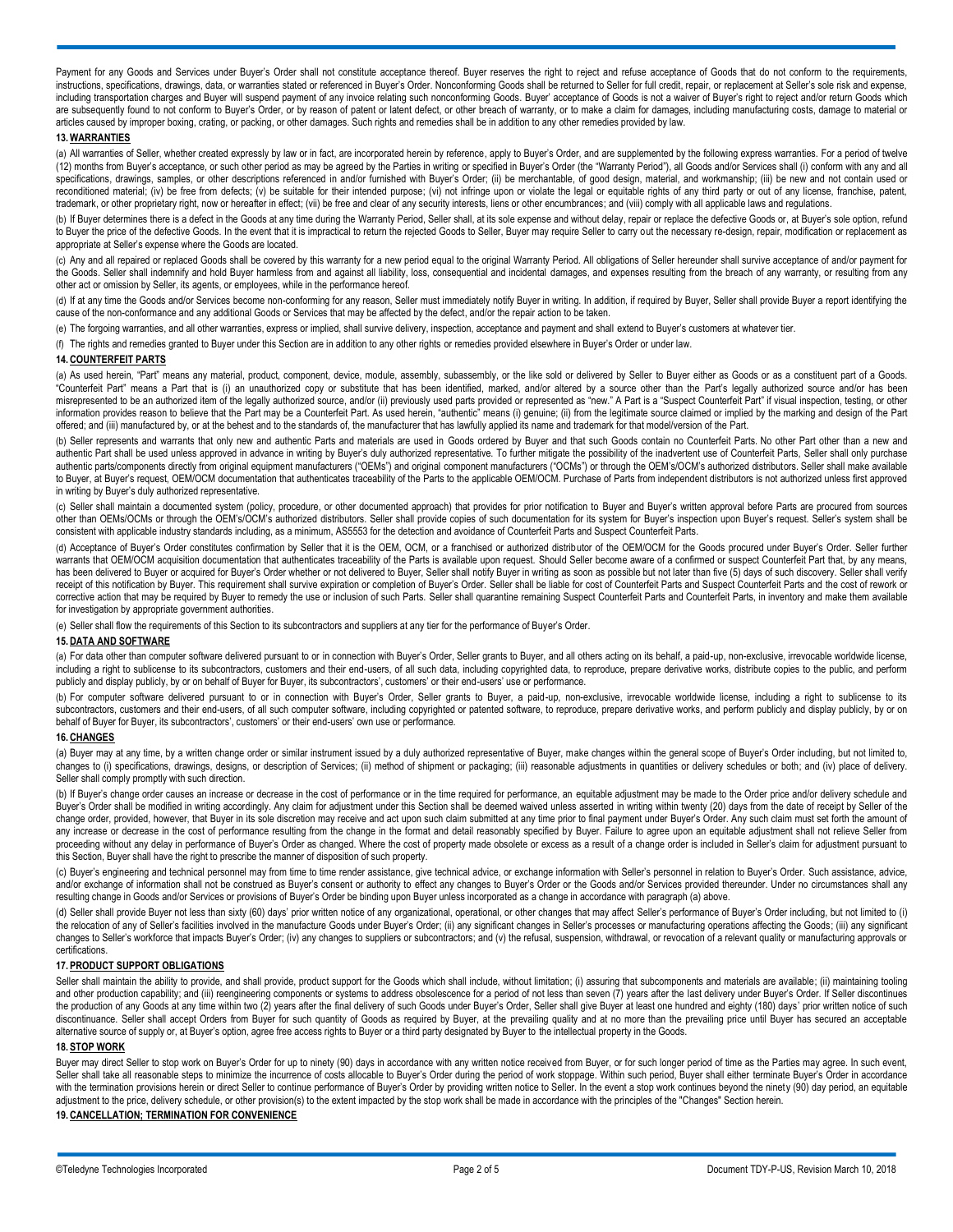(a) Buyer may cancel or terminate performance or work under Buyer's Order in whole or in part for any reason by providing written notice to Seller. Upon receipt of such notice, Seller shall (i) stop work on the date and to the extent specified in the notice; (ii) terminate all lower-tier purchase orders and subcontracts to the extent they relate to the terminated work; (iii) promptly advise Buyer of the quantities of materials and wor in-process on hand or purchased prior to termination and the most favorable disposition that Seller can make thereof; (iv) comply with Buyer's instructions regarding transfer and disposition of title of such material and work-in-process; and (v) submit all Seller's claims resulting from such termination within sixty (60) days of the date of the notice of termination.

(b) Buyer shall have the right to check such claims at any reasonable times by inspecting and auditing the records, facilities, work-in-process, and materials of Seller relating to Buyer's Order. Buyer shall pay the Order price for completed Goods accepted by Buyer and the substantiated cost to Seller of raw materials and work-in-process allocable to the terminated work based on any audit Buyer may conduct under generally accepted accounting principles, less (i) the reasonable value or cost (whichever is higher) of any items used or sold by Seller without Buyer's consent; (ii) the agreed value of any items used or sold by Seller with Buyer's consent; and (iii) the cost of any defective, damaged, or destroyed work or material.

(c) Buyer shall make no payment for finished work, work in process, or raw material fabricated or procured by Seller in excess of Buyer's Order. Payments made under this Section shall not exceed the aggregate price specified in Buyer's Order, less payments otherwise made or to be made, and downward adjustments shall be made for costs of raw materials and work-in-process to reflect any indicated loss on the entire Order had it been completed. Payment made under this Section constitutes Buyer's sole liability in the event Buyer's Order is terminated hereunder.

#### **20. TERMINATION FOR DEFAULT**

(a) Buyer may, by written notice to Seller, terminate Buyer's Order for default in whole or in part if (i) Seller fails deliver the Goods or to perform the Services within the time specified in Buyer's Order or any extensi authorized by Buyer unless such failure is the result of a Force Majeure Event as defined above; (ii) Seller fails to make progress so as to endanger performance of Buyer's Order; (iii) Seller fails to perform any of the provisions of Buyer's Order; (iv) Seller makes any significant change to its processes or manufacturing operations which, in the sole opinion of Buyer, adversely affects the Goods; (v) Seller experiences any refusal, suspension, withdrawal, or revocation of a relevant quality or manufacturing approvals or certifications; or (vi) Seller is adjudicated bankrupt, files a petition for bankruptcy, makes an assignment for the benefit of creditors, or if an action under any law for the relief of debtors is taken.

(b) Buyer's right to terminate Buyer's Order under subparagraphs (a)(ii) and (a)(iii) above may be exercised if Seller does not cure such failure within ten (10) days (or more if authorized in writing by Buyer) after receipt of Buyer's notice specifying the failure. If Buyer terminates Buyer's Order in whole or in part, Buyer may acquire Goods or Services similar to those terminated from a third party, and Seller shall be liable to Buyer for any excess costs for those Goods or Services. However, Seller shall continue any portion of the work not terminated by Buyer.

(c) Except for defaults of vendors or subcontractors at any tier, Seller shall not be liable for any excess costs if the failure to perform Buyer's Order arises as a result of a Force Majeure Event, as defined above.

(d) Buyer may require Seller to transfer title and deliver to Buyer, as directed by Buyer, any completed Goods, partially completed Goods, and materials, parts, tools, dies, fixtures, plans, drawing, information, and contract rights (collectively referred to as "Manufacturing Materials" in this Section) that Seller has specifically produced or acquired for the terminated portion of Buyer's Order. Upon direction of Buyer, Seller shall also protect and preserve property in its possession in which Buyer has an interest. Buyer shall pay the Order price for completed Goods delivered and accepted. Seller and Buyer shall agree on the amount of payment for the partially completed Goods and Manufacturing Materials delivered and accepted and for the protection and preservation of the property. Buyer may withhold from these amounts any sum that Buyer determines to be necessary to protect Buyer against loss because of outstanding liens or claims of former lien holders. If, after termination, it is determined that Seller was not in default, or that the default was excusable, the rights and obligations of the Parties shall be the same as if the termination had been issued for the convenience of Buyer. The rights and remedies of Buyer in this Section are in addition to any other rights and remedies provided by law, or under Buyer's Order.

## **21. CONFIDENTIALITY**

(a) Buyer may disclose to Seller certain Confidential Information, as defined herein, to facilitate Seller's performance of Buyer's Order. All Confidential Information and any other technical information provided by Buyer to Seller shall at all times be and remain the property of Buyer and shall only be used by Seller in connection with Seller's performance of Buyer's Order. Unless agreed otherwise, Seller shall return all copies of Confidential Information provided by Buyer upon completion of Buyer's Order, unless agreed otherwise in writing by Buyer, or at any time upon Buyer's request. "Confidential Information", as used herein, includes, but is not limited to, specifications, drawings, designs, technical data, data sheets, schematics, diagrams, configurations, business, financial, statistical, and commercial information, formulae, analyses, trade secrets, ideas, methods, processes, know-how, software, and computer programs.

(b) Seller hereby agrees that any Confidential Information disclosed by Buyer (i) shall be maintained in a secure location; (ii) shall not be copied without the prior written approval of Buyer; (iii) shall be used by Seller solely to facilitate performance of Buyer's Order; and (iv) shall only be disclosed to Seller's employees on a need-to-know basis. Seller shall not disclose Buyer's Confidential Information to any third parties including, but not limited to, Seller's agents, consultants, vendors, suppliers, or subcontractors, without the prior written approval of Buyer. In the event Buyer provides Seller with written approval to disclose Confidential Information to a third party, Seller shall ensure all third parties are bound by terms and conditions consistent with this Section prior to receiving such information. If it becomes necessary for Seller to disclose Buyer's Confidential Information to a third party as a result of a requirement of law or regulation, such Confidential Information may be disclosed only to the extent required by law or regulation and, if so permitted, no earlier than five (5) business days after Seller provides Buyer with written notification of the requirement for such disclosure. Unless agreed otherwise, Seller shall return all copies of Confidential Information provided by Buyer upon completion of Buyer's Order or at any time upon Buyer's request.

(c) The obligations of confidentiality and restrictions on the use and disclosure of Confidential Information specified in these terms and conditions do not apply to any information that (i) is lawfully and rightfully alre in the possession of Seller without obligation of confidentiality at the time of receipt from Buyer; (ii) is independently developed by Seller without use or reference to the Confidential Information as evidenced by tangible evidence; (iii) appears in any printed publication or patent, or is in the public domain, except as a result of a breach of these terms and conditions by Seller; or (iv) is lawfully and rightfully received, free o restrictions, by Seller from a third party not known by Seller to be under any nondisclosure or confidentiality obligation or to have misappropriated or otherwise unlawfully obtained such information.

(d) Except as required by law or regulation, no news releases, public announcements, or advertising materials regarding Buyer's Order shall be issued by Seller without the prior written consent of Buyer. Seller shall extend this restriction to all lower-tier vendors and subcontractors involved in the performance of Buyer's Order.

# **22. PATENT INDEMNITY**

Seller agrees, upon receipt of notification, to promptly assume full responsibility for the defense of any suit or proceeding which may be brought against Buyer, its parent, subsidiaries or affiliates, constituent companies, agents, customers, subcontractors, or suppliers for alleged infringement of any United States or foreign patent, copyright, or trademark, as well as for the alleged unfair competition resulting from similarity in design, trademark, or appearance of Goods, by reason of the use or sale of any Goods or processes furnished under Buyer's Order, except for Goods manufactured or processes developed entirely from Buyer's designs. Seller further agrees to indemnify Buyer against any and all losses and damages, including court costs and attorney's fees, resulting from the bringing of such suit or proceeding, including any settlement or decree of judgment entered therein. Buyer may be represented by and actively participate through its own counsel in any such suit or proceeding, if it so desires. Seller's obligation hereunder shall survive acceptance of the Goods or processes and payment by Buyer and expiration or completion of Buyer's Order.

# **23. PROPRIETARY RIGHTS**

(a) Unless otherwise agreed in writing, all tangible and intangible property including, but not limited to, information or data of any description, drawings, computer software, know-how, documents, trademarks, or copyrights ("Buyer's Intellectual Property") provided by Buyer to Seller, or paid for by Buyer under Buyer's Order, shall be and remain the property of Buyer. Buyer hereby grants a limited license to Seller to use any such Buyer's Intellectual Property solely for the purposes of performing Buyer's Order. This license is non-assignable, and may be terminated with or without cause by Buyer at any time.

(b) Seller agrees to assign to Buyer any invention, improvement, discovery, ideas, works of authorship, or data, whether or not patentable, conceived or reduced to practice in the performance Buyer's Order by any person employed by or working under the direction of Seller, and Buyer shall own exclusively all rights thereto, including all patent rights, copyrights, moral rights, rights in proprietary information, trademark rights, a other intellectual property rights. All such intellectual property that is protectable by copyright (i) shall be considered work(s) made for hire for Buyer; or (ii) Seller shall grant Buyer "first owner" status related to work(s) under local copyright law where the work(s) was created, or (iii) if the Governing Law, as defined herein, does not allow Buyer to gain ownership of such intellectual property, Seller agrees to grant to Buyer an exclusive, perpetual, royalty-free, irrevocable, transferable license for such intellectual property.

(c) Buyer recognizes and agrees that, unless otherwise agreed in writing between the Parties, the above rights and ownership of such rights shall not extend to or encompass any intellectual property owned, developed, or conceived by Seller prior to, or not in connection with, Buyer's Order.

#### **24. BUYER-OWNED PROPERTY**

(a) If Buyer furnishes Seller with material or equipment including, but not limited to, tools, jigs, designs, dies, molds, fixtures, test equipment, or other property owned or paid for or agreed to be paid for by Buyer ("Buyer-Owned Property"), title thereto shall remain or vest in Buyer, and Seller shall label and identify all Buyer-Owned Property as Buyer's property. Seller must examine all Buyer-Owned Property furnished by Buyer to ascertain its suitability for the purpose. All Buyer-Owned Materials shall (i) be used only for performance of Buyer's Order; (ii) at all times be properly protected and maintained by Seller to ensure it is kept free from damage, deterioration, contamination and misuse; (iii) be covered, at Seller's expense, by adequate liability, damage, and fire insurance for the replacement cost; (iv) not be commingled with the property of Seller or others; (v) not be moved from Seller's premises without prior written authorization of Buyer; and (vi) upon Buyer's request, be immediately returned to Buyer at Seller's expense in good condition, reasonable wear and tear excepted. Seller shall assume all risk of loss or damage to Buyer-Owned Materials while they are in the custody of Seller. Seller shall be responsible for any loss, damage, or destruction to such Buyer-Owned Property. All Buyer-Owned Property shall be held where Buyer instructs. Buyer reserves the right to enter any premises, upon prior notice, where Buyer-Owned Property is located in order to inspect, stock check, or obtain the return to Buyer such Buyer-Owned Property.

(b) In the event that materials and/or equipment have only been partly funded by Buyer, Buyer and Seller shall jointly own the material and/or equipment in proportion to their respective funding. In circumstances where Buyer terminates the Order, Buyer, at its sole option, may become the sole owner of the partly funded material and/or equipment upon payment of a reasonable sum taking into account Seller's investment in the material and/or equipment tooling and its current condition.

# **25. INDEMNIFICATION**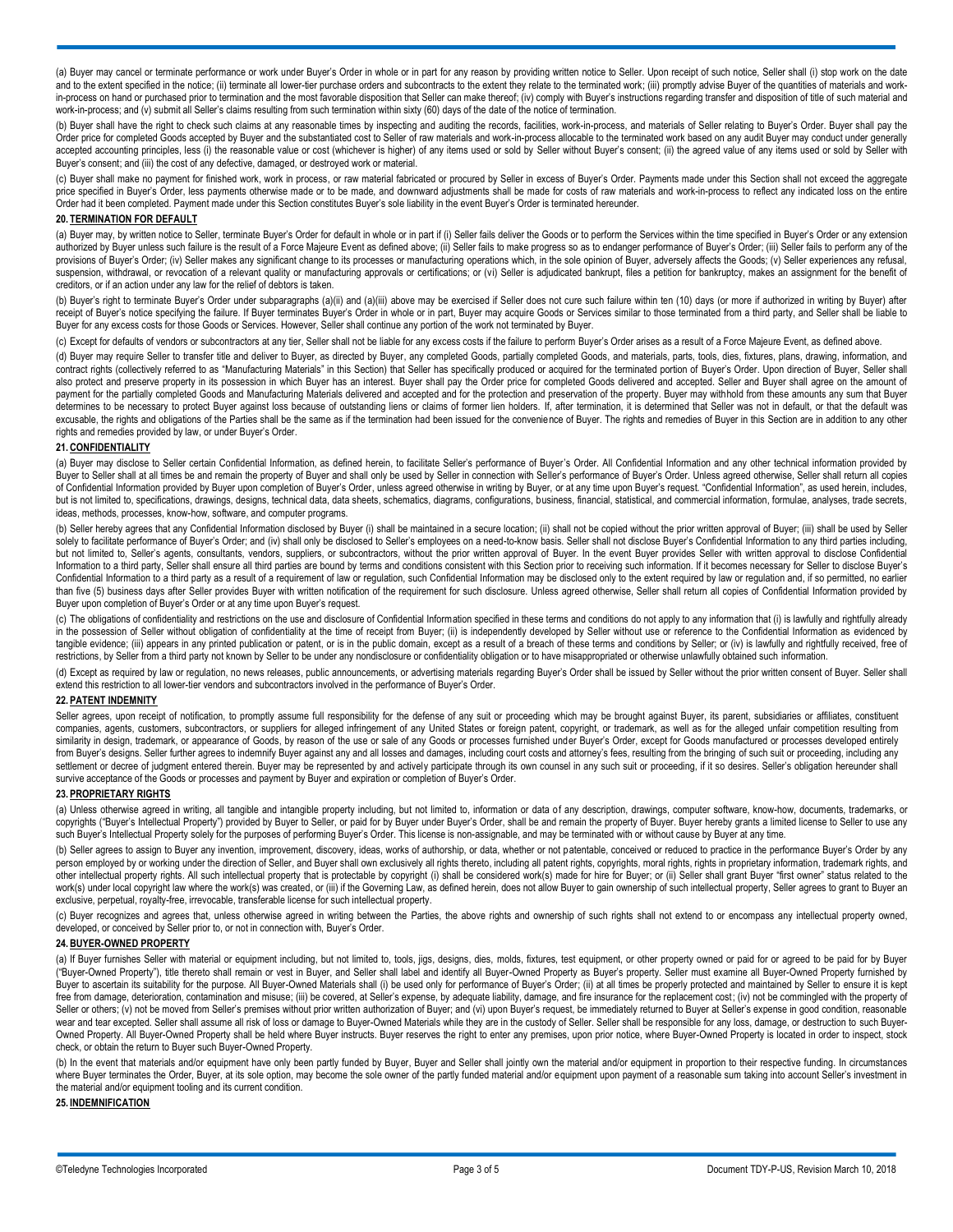Seller agrees to indemnify, defend, and hold harmless Buyer, its officers, directors, employees, and representatives (the "Buyer Parties") from and against any and all liabilities, losses, expenses, liens, claims, demands, and causes of action for death, personal injury, or property damage arising from any negligent act or omission of Seller in the performance of Buyer's Order.

# **26. INSURANCE**

(a) If Buyer's Order provides for Services or work to be performed by Seller, or if Seller's employees, representatives, agents, vendors, or subcontractors, are required to perform work on property owned and controlled by Buyer or on property of third-parties, Seller shall procure and maintain insurance coverage with carriers reasonably satisfactory to Buyer, including (i) Workers Compensation insurance with statutory limits, as required by the state in which the Services or work are to be performed; (ii) Employer's Liability insurance with limits of no less than one million dollars (\$1,000,000.00) per occurrence; (iii) Commercial General Liability insurance with limits of no less than one million dollars (\$1,000,000.00) per occurrence covering liability for bodily injury and property damage; (iv) Automobile Liability insurance coverage with a limit of no less than one million dollars (\$1,000,000.00) per accident; and (v) Excess or Umbrella Liability insurance coverage with a limit of no less than two million dollars (\$2,000,000.00) per occurrence in excess of each of the above mentioned policies.

(b) All liability insurance policies shall name Buyer, its officers, directors, employees, affiliates, successors, and assigns, as additional insureds. Seller shall provide evidence of the required insurance coverages and file with Buyer a Certificate of Insurance reasonably acceptable to Buyer prior to commencement of Services or work. The insurance policies and coverages required by this Section shall contain a provision that any such policies shall not be cancelled, allowed to expire, or reduces the coverages or limits in any manner unless at least thirty (30) days' prior written notice has been given to Buyer. Seller shall waive all rights of subrogation against Buyer under the foregoing policies. All insurance coverages shall be provided by insurance companies having ratings of A-/VII or better in the Best's Key Rating Insurance Guide (latest edition in effect at the latest date stated in the Certificate of Insurance referred to herein).

(c) Failure to obtain and maintain the required insurance shall constitute a material breach of Buyer's Order and Seller shall be liable to Buyer for any and all costs, liabilities, damages, and penalties (including attorneys' fees, court, and settlement expenses) resulting from such breach, unless a written waiver of the specific insurance requirement is provided to Seller by Buyer.

#### **27. LIMITATION OF LIABILITY**

Except for (i) infringement of third party patents and intellectual property and (ii) violations of law, under no circumstances shall Buyer be liable for any consequential, special, incidental, indirect, multiple, administrative, or punitive damages, or any damage of an indirect or consequential nature arising out of or related to its performance under Buyer's Order including, without limitation, loss of use, loss of revenues, loss of anticipated profits, and cost of capital, whether based upon breach of Buyer's Order, warranty, negligence, or any other type of Claim, and whether grounded in tort, contract, civil law, or other theories of liability, including strict liability, even if advised in advance of the possibility of such damages. Buyer's total liability arising from or related to Buyer's Order including, but not limited to, its liability for indemn and hold harmless obligations under Buyer's Order, is limited to no more than the amount paid by Buyer to Seller under Buyer's Order, and Seller agrees to indemnify Buyer for any excess amounts. To the extent that this limitation of liability conflicts with any other Section or provision herein, such provision shall be regarded as amended to whatever extent required to make such provision consistent with this Section.

#### **28. NOTICE TO BUYER OF LABOR DISPUTES**

Whenever Seller has knowledge that any actual or potential labor dispute is delaying or threatens to delay the timely performance of Buyer's Order, Seller shall immediately give notice to Buyer thereof, including all relevant information with respect thereto.

# **29. ETHICS AND VALUES**

Buyer is committed to uncompromising ethical standards, strict adherence to laws and regulations, and customer satisfaction. Seller agrees to review Buyer's Ethics Code of Conduct for Service Providers (available at http://teledyne.com/aboutus/ethics.asp) and fully comply with comply with such Ethics Code of Conduct and all applicable laws and regulations. Seller is encouraged to communicate any concerns or questions regarding the ethics and values of Buyer via the Teledyne Corporate Ethics Website a[t www.teledyne.ethicspoint.com.](http://www.teledyne.ethicspoint.com/)

#### **30.ORDER OF PRECEDENCE**

The following order of precedence shall apply in the event of an inconsistency within Buyer's Order and its related documents, as applicable: (i) Buyer's Order; (ii) Buyer's Special Terms and Conditions of Purchase; (iii) Buyer's General Terms and Conditions of Purchase; (iv) the Specification; and (v) the Statement of Work or Scope of Services. Any inconsistencies between any documents must be clarified and agreed with Buyer.

#### **31. COMPLIANCE WITH LAW**

(a) Seller warrants and represents that the provision and shipment of Goods and/or the provision of Services or work to be performed by Seller under Buyer's Order are in compliance with all applicable federal, state, and local laws, orders, rules, ordinances, and regulations including, but not limited to, (i) the Equal Employment Act of 1972 and regulations thereunder; (ii) the Fair Labor Standards Act of 1938, as amended; (iii) orders of the U.S. Department of Labor, as applicable; (iv) all U.S. and international prohibitions on child labor, forced labor, slavery, and human trafficking; and (v) all laws and regulations of Seller's place of performance.

(b) Sellers that furnish any materials identified on any governmental agency's list of hazardous substances must furnish a Material Safety Data Sheet (MSDS) with the delivery of the material in a form and manner that conforms with the requirements of such governmental agency.

(c) Seller warrants and represents that it has and shall maintain all registrations, licenses and permits required for the performance of Buyer's Order.

(d) Seller shall not offer or give a kickback or gratuity (in the form of entertainment, gifts, or otherwise) to any employee of Buyer for the purpose of obtaining or rewarding favorable treatment. By accepting Buyer's Order, Seller warrants and represents that it has not made or solicited, and shall not make or solicit, kickbacks in violation of the United States Foreign Corrupt Practices Act (FCPA), 15 U.S.C. §§ 78dd1 through 78dd3, as amended, the Anti-Kickback Act of 1986 (41 USC 51-58), the anticorruption laws, regulations and policies of the home country of Seller, and/or the anticorruption laws, regulations and policies of any other country with jurisdiction over the activities in the performance of Buyer's Order.

(e) All of the provisions stated in subparagraphs (a) through (c) of this Section are incorporated by reference as part of Buyer's Order. Any modification or amendment to Buyer's Order shall be deemed a recertification of the accuracy and truthfulness of the foregoing representations and warranties herein. If at any time Seller becomes aware of information or circumstances that suggest any of the representations, warranties, and covenants referenced in this Section may not be accurate, it shall notify Buyer immediately in writing, but not more than five (5) days after becoming aware of such circumstances. Seller further agrees to indemnify Buyer against any loss, cost, liability, or damage whatsoever, including attorney's fees, which may result from Seller's violation of this Section.

#### **32. CONFLICT MINERALS**

Upon request of Buyer, Seller shall determine whether any Goods contain tin, tantalum, tungsten, gold or any other materials that are designated under applicable rules of the United States Securities and Exchange Commission ("SEC") as a "conflict mineral". If no Goods contain one or more conflict minerals that are necessary to the functionality or production of such Goods within the meaning of applicable SEC rules and interpretations, Seller shall, upon request, certify same to Buyer. If any Goods contain one or more conflict minerals, Seller shall certify to Buyer the country of origin of any such conflict mineral(s) or that the conflict mineral(s) came from recycled or scrap sources within the meaning of those terms under applicable SEC rules. If Seller is unable to identify the country of origin, and the conflict mineral(s) in question did not come from recycled or scrap sources, Seller shall in good faith conduct an inquiry of its relevant suppliers as to the country of origin of such conflict mineral(s), and such inquiry shall comply with then-existing standards under SEC rules for the conduct of a reasonable country of origin inquiry. In the event that Seller is or becomes aware that any conflict mineral(s) that are necessary to the functionality or production of any Goods originated from a "covered country" within the meaning of the SEC's conflict minerals rules and did not come from recycled or scrap sources. Seller shall make a good faith effort to determine whether such conflict minerals came from a processing facility certified as conflict free by a recognized industry group that requires an independent private sector audit of the smelter or from an individual processing facility that has obtained an independent private sector audit that is publically available, and to provide written documentation of such determination. Seller shall also take such additional actions and provide such additional<br>information

## **33. SUPPLY CHAIN SECURITY**

Buyer supports internationally recognized initiatives to secure the commercial supply chain (e.g., C-TPAT, WCO SAFE Framework of Standards, or relevant equivalent standards) so as to assure freight and/or merchandise is not compromised contrary to applicable laws. Upon Buyer's request, Seller agrees to inform Buyer of Seller's status regarding any such initiatives. Seller shall use reasonable commercial efforts to (i) implement reasonable security control standards to ensure the integrity and correctness of merchandise and accompanying commercial documentation related to relative to Buyer's Order; (ii) implement procedures to protect against un-manifested material being introduced into the supply chain; (iii) implement safeguards to resist unlawful entry to Seller's facilities and to protect against outside intrusion; (iv) implement measures fo positively identifying employees, visitors, and vendors and to prevent unauthorized access to information technology systems; (v) to the extent required by applicable laws, conduct employment screening of prospective employees to include periodic background checks and application verifications; (vi) provide security awareness education and training for employees covering cargo integrity and determining and addressing unauthorized access and communications protocols for notifying policing agencies when suspected or known illegal activities are present; and (vii) implement reasonable steps to protect against the introduction of unauthorized personnel and material in conveyance (e.g., containers, trucks, drums, etc.) destined to Buyer. If, as a result of facilitating a shipment to Buyer, Seller suspects a supply chain security breach or concern after dispatch from its facility, Seller is obligated to notify Buyer immediately. Buyer shall cooperate with Seller's assessment of its supply chain security and review of security measures.

#### **34. EXPORT COMPLIANCE**

(a) The shipment of Goods, provision of Services, and delivery and use of technical information under Buyer's Order is subject to all decrees, statutes, laws, legislation, rules, and regulations which govern export, reexport, or otherwise pertain to the export controls of the United States and any other country in which the Goods are manufactured, transferred, sold, shipped, or exported, including, but not limited to, (i) the U.S. Department of Commerce Export Administration Regulations (EAR) and (ii) the U.S. Department of State International Traffic in Arms Regulations (ITAR). Seller hereby agrees to indemnify Buyer for all liabilities, penalties, losses, damages, costs, or expenses that may be imposed on or incurred by Buyer in connection with any violations of such laws and regulations by Seller.

(b) Information furnished to Seller under Buyer's Order may contain technical data, as defined in ITAR Section 120.10. Seller is advised and hereby acknowledges that such technical data, relating to export controlled items appearing on the U.S. Munitions List (USML) at ITAR Section 121, may not be exported, disclosed, or transferred, as defined in ITAR Section 120.17, to any foreign person (whether in the United States or abroad), as defined in ITAR Section 120.16, without first complying with all relevant requirements of ITAR Sections 120-130 (22 CFR 120-130), including the requirement for obtaining any written export authorization